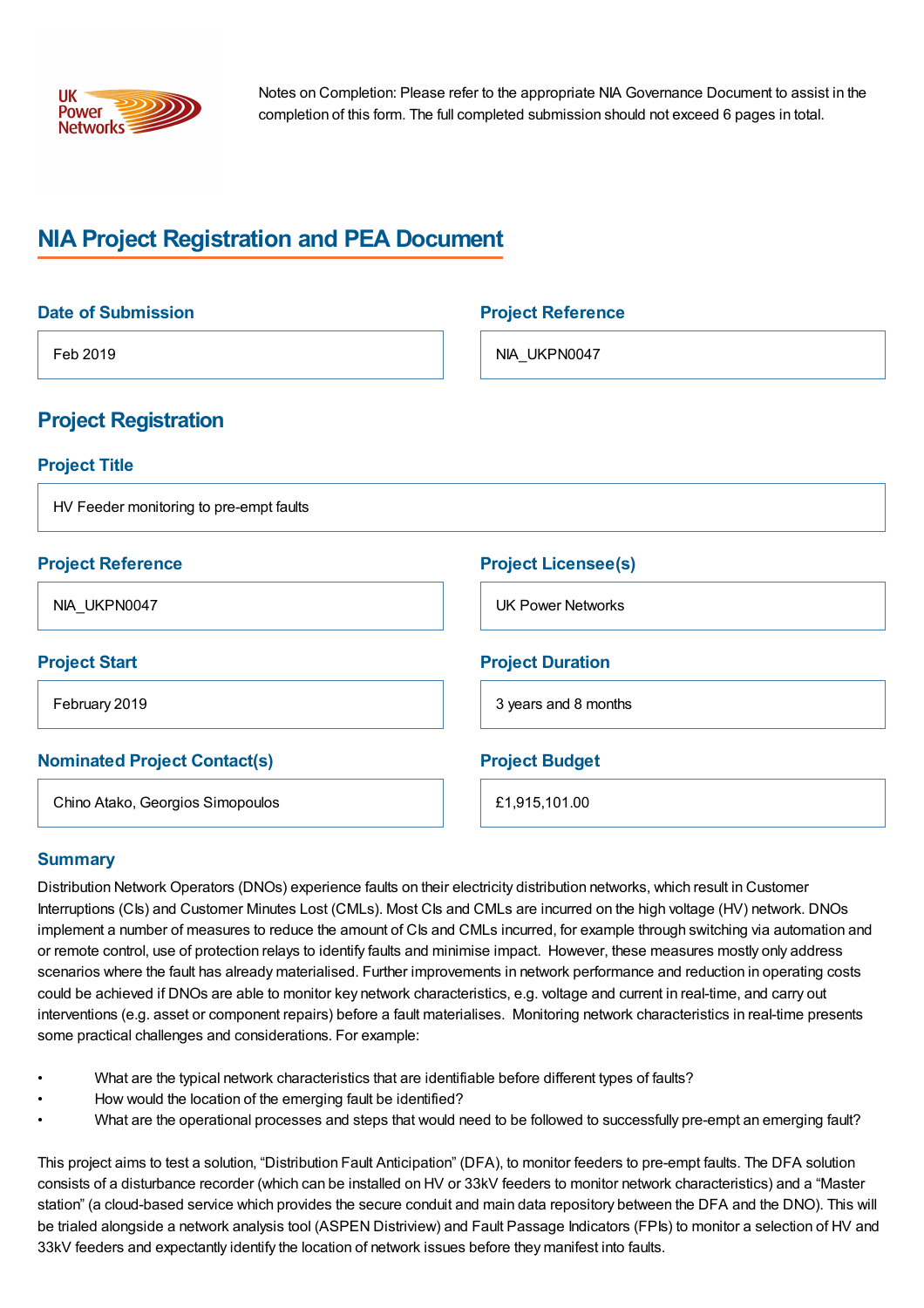innovation@ukpowernetworks.co.uk

#### **Problem Being Solved**

Distribution Network Operators (DNOs) experience faults on their electricity distribution networks, which result in Customer Interruptions (CIs) and Customer Minutes Lost (CMLs). Most CIs and CMLs are incurred on the high voltage (HV) network. DNOs implement a number of measures to reduce the amount of CIs and CMLs incurred, for example through switching via automation and or remote control, use of protection relays to identify faults and minimize impact. However, these measures mostly only address scenarios where the fault has already materialized. Further improvements in network performance and reduction in operating costs could be achieved if DNOs are able to monitor key network characteristics, e.g. voltage and current in real-time, and carry out interventions (e.g. asset or component repairs) before a fault materializes. Monitoring network characteristics in real-time presents some practical challenges and considerations. For example: "what are the typical network characteristics that are identifiable before different types of faults?", "how would the location of the emerging fault be identified?", "what are the operational processes and steps that would need to be followed to successfully pre-empt an emerging fault?"

This project aims to test a solution, "Distribution Fault Anticipation" (DFA), to monitor feeders to pre-empt faults. The DFA solution consists of a disturbance recorder (which can be installed on HV or 33kV feeders to monitor network characteristics) and a "Master station" (a cloud-based service which provides the secure conduit and main data repository between the DFA and the DNO). This will be trialed alongside a network analysis tool (ASPEN Distriview) and Fault Passage Indicators (FPIs) to monitor a selection of HV and 33kV feeders and expectantly identify the location of network issues before they materialize into faults.

#### **Method(s)**

January 2022 Update:

This change request is for approval of a six-month extension to the project and to increase the overall budget of the project by £100,790, to cover additional project costs in Scottish and Southern Electricity Networks (SSEN).

Approval of the project extension will allow UK Power Networks (UKPN) and SSEN to achieve key project outcomes.

• Complete all outstanding installations on the project (6 DFA devices in SSEN, and 5 ground-mounted FPIs in UKPN); delays to installations were due to limited resource availability and COVID-19.

• Collate additional evidence to validate the use of the Distribution Fault Anticipation (DFA) solution as an effective means of preempting faults on the distribution network.

• Collate, review, and finalise requirements for a potential transition of the solution to business-as-usual (BAU) activities.

Approval of the additional funds will support additional costs to SSEN, during the six-month extension, and for a further six-month transition period, and will include:

- Licensing and support costs for the DFA solution
- Nortech project support costs
- Internal labour costs for installations

Similar costs in UKPN will be funded within the existing project budget and contingency.

The scope of the project, including the aims and objectives, remain unchanged.

This project involves the trial of the Distribution Fault Anticipation device, DFA-Plus, to pre-empt faults on the electricity distribution network. The DFA-plus is an on-line monitoring device typically installed at a substation and used to monitor outgoing feeders from the substation. The DFA applies sophisticated high-precision waveform analysis to the data (real-time current and voltage) that it captures. It compares the detected activity to an internal library of known activity characteristics including high impedance faults. The device then determines whether the data is normal or abnormal and if abnormal, matches the activity with the most likely fault type via proprietary analysis. It then reports findings via a web-based interface, emails or SMS.

The aim of the project is to test the functionality of the DFA device alongside other network monitoring equipment such as fault passage indicators, to determine if it is an effective means of identifying and locating network anomalies on HV and 33kV feeders before they materialise into faults. Key activities that will be carried out during the project include:

• Select 32 typical feeders across two DNO Groups (16 in UK Power Networks, and 16 in Scottish and Southern Electricity Networks) ensuring that we have a mix of predominantly underground feeders, overhead feeders and feeders with both underground and overhead sections. (Note: the original project plan was to select 47 feeders across three DNO groups – UKPN, SSEN and SPEN.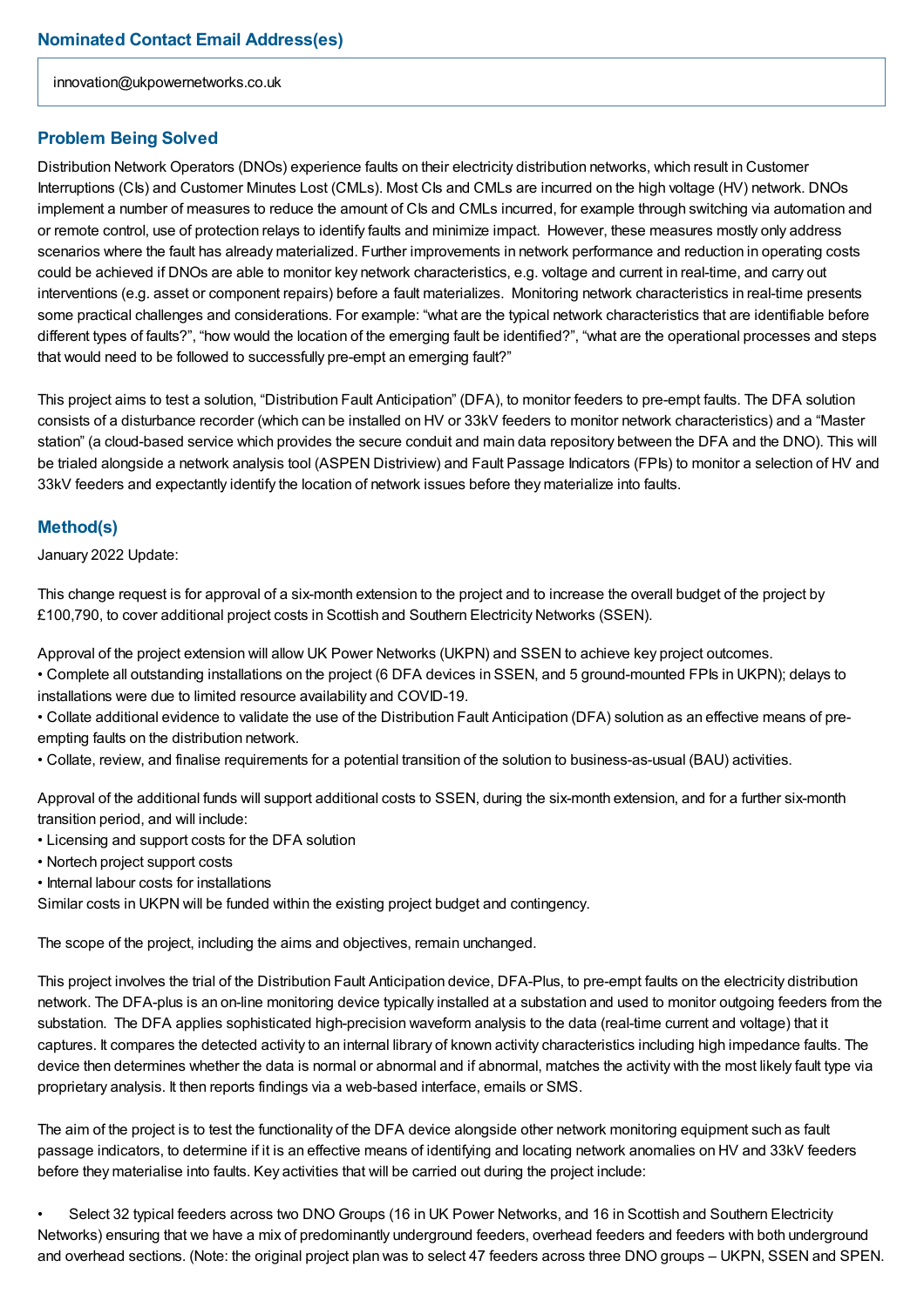However, SPEN withdrew from the project after stage one)

- Install disturbance recorders (DFAs) at the source Primary or Grid substations for each of the selected feeders
- Install fault passage indicators at strategic points on the feeders (for both underground and overhead sections and tee'd sections)

• Monitor "events" (disturbances or significant changes to network characteristics) on each feeder and individual sections via the disturbance recorders and FPIs installed on the network

- Compare "events" to a library of known activity characteristics for various types of faults (including high impedance faults).
- Investigate "events" (field investigations) to identify issues (emerging faults) on the network
- Carry out proactive repairs to resolve pre-fault disturbances
- Update library of known pre-fault disturbances

#### **Scope**

The project will be carried out in three stages, over a two-year period, each stage dependent on the success of the previous stage. Details of the stages are given below:

- 1. Stage one: Tests at the Power Networks Demonstration Centre (PNDC) managed by the University of Strathclyde. To include:
- o Trial of 2 DFA devices, 3 ground-mounted FPIs, 3 pole-mounted FPIs and ASPEN Distriview
- o Test process integration of the DFA devices with 3G/4G/other communications, FPIs etc.
- o Test four typical pre-fault scenarios which will be simulated on the test electricity distribution network
- o Duration Two weeks
- 2. Stage two: Network trials in UK Power Networks and Scottish and Southern Electricity Networks. To include:

o UK Power Networks and Scottish and Southern Electricity Networks each with 11 DFAs, 10 ground-mounted FPIs and 10 polemounted FPIs. Note: the 2 DFA devices from stage one will be reused in the network trials alongside 20 new DFA devices

- o Develop and test operational process and practicalities of the solution, develop operational experience, review performance.
- o Duration Initially for 6 months and then through until the end of the project, if the project proceeds to stage three.
- 3. Stage three: Extended network trial in UK Power Networks and Scottish and Southern Electricity Networks. To include:
- o Scottish and Southern Electricity Networks with 5 DFA devices, 10 ground-mounted FPIs and 10 pole-mounted FPIs;
- o UK Power Networks with 5 new DFA devices (in addition to the devices used in stage 2);
- o Refine operational process, increase operational experience; review performance; and
- o Duration 12 months.

The proposed approach would enable us to demonstrate process-level integration with UK systems and gain operational experience in trying to pre-empt faults.

### **Objective(s)**

The objectives of the project are to:

• Validate the process of sampling network characteristics (such as voltage and current), using DFA devices, in real-time to identify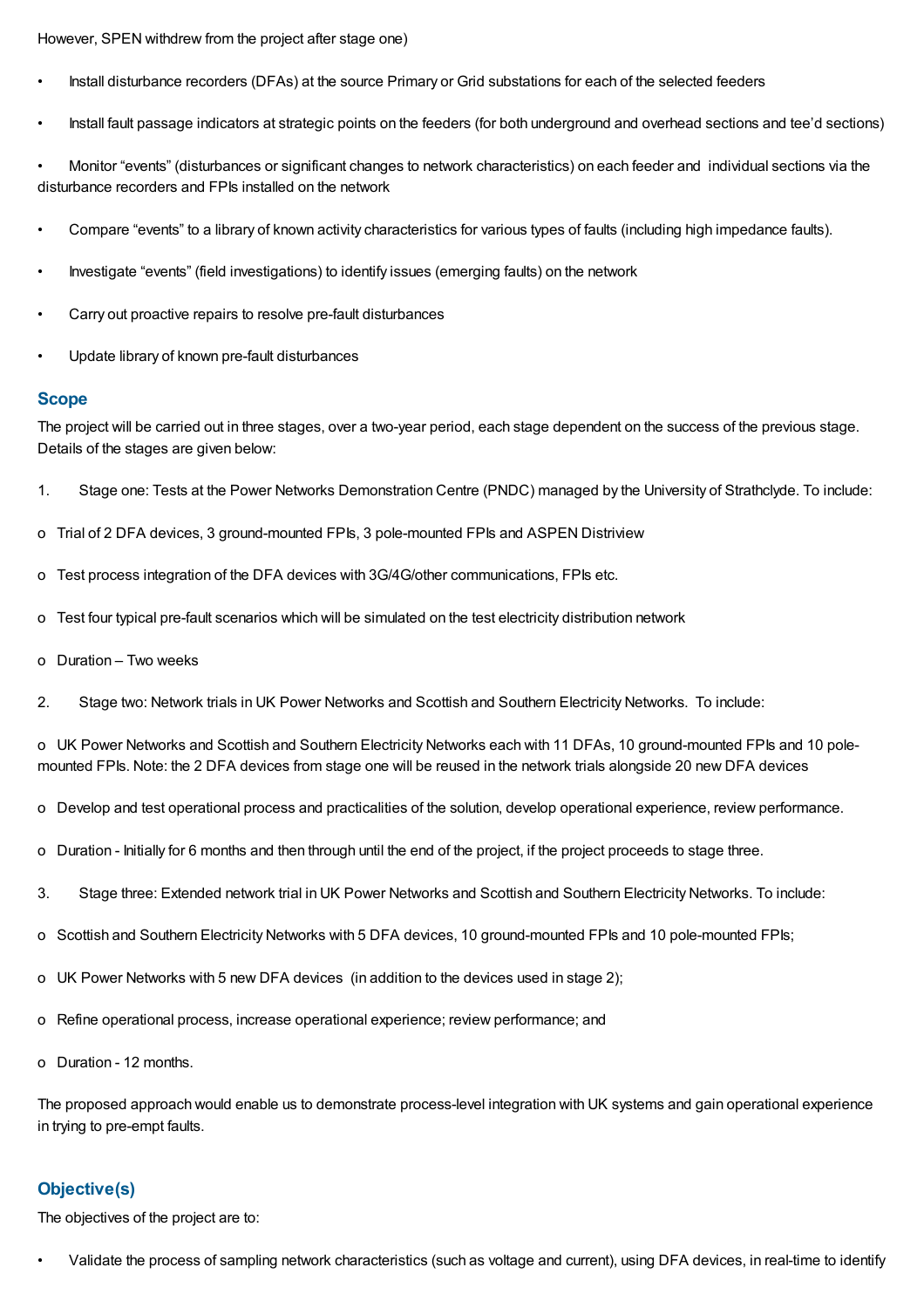pre-fault disturbances;

- Validate the process of analysing system performance, and sending notifications of pre-fault disturbances, in real-time;
- Prove the analytical capability of the DFA devices to identify different types of pre-fault conditions in real-world environments;

• Develop and validate a process to use outputs of multiple tools (DFA devices, FPIs, protection, modelling tools etc.) to identify the source and location of pre-fault disturbances;

• Develop and validate an operational process for responding to DFA outputs and carrying out repairs to pre-empt faults.

#### **Consumer Vulnerability Impact Assessment (RIIO-2 Projects Only)**

n/a

#### **Success Criteria**

The criteria will be used to determine whether the project has been successful:

• Consistent delivery of notifications or identification of disturbances (pre-fault conditions), via the DFA online portal, detected on the electricity distribution network.

• Field confirmation of emerging faults, following investigations of notifications.

• Proof of savings (including finance, CO2 emissions, QoS performance) as a result of DFA devices on feeders during the trial period.

#### **Project Partners and External Funding**

The project partners for this project will be Lord Consulting (Australia and New Zealand), Nortech Management Ltd (UK) and Power Networks Demonstration Centre. The Energy Innovation Centre will also provide administrative support on the project.

#### **Potential for New Learning**

This project has a high potential to deliver new learning with regards to:

- The method's viability to consistently identify disturbances on the electricity network, in real-time;
- Provide accurate location of the disturbances;
- Effective process to utilise disturbance recorder outputs to identify and repair network disturbances before they materialize into faults.

The learning form the project will be shared via the ENA smarter networks portal and other industry portals, via reports and presentation.

#### **Scale of Project**

The project will be completed as a collaborative project between UK Power Networks and Scottish and Southern Electricity Networks. This will involve field trials of 32 DFA devices, on HV and 33kV feeders, spread across the five DNOs operated by UK Power Networks and Scottish and Southern Electricity Networks.

#### **Technology Readiness at Start**

TRL6 Large Scale

#### **Geographical Area**

**Technology Readiness at End**

TRL8 Active Commissioning

The geographical areas served by the five DNOs managed by UK Power Networks and Scottish and Southern Electricity Networks:

UK Power Networks (London Power Networks plc, South Eastern Power Networks plc, Eastern Power Networks plc);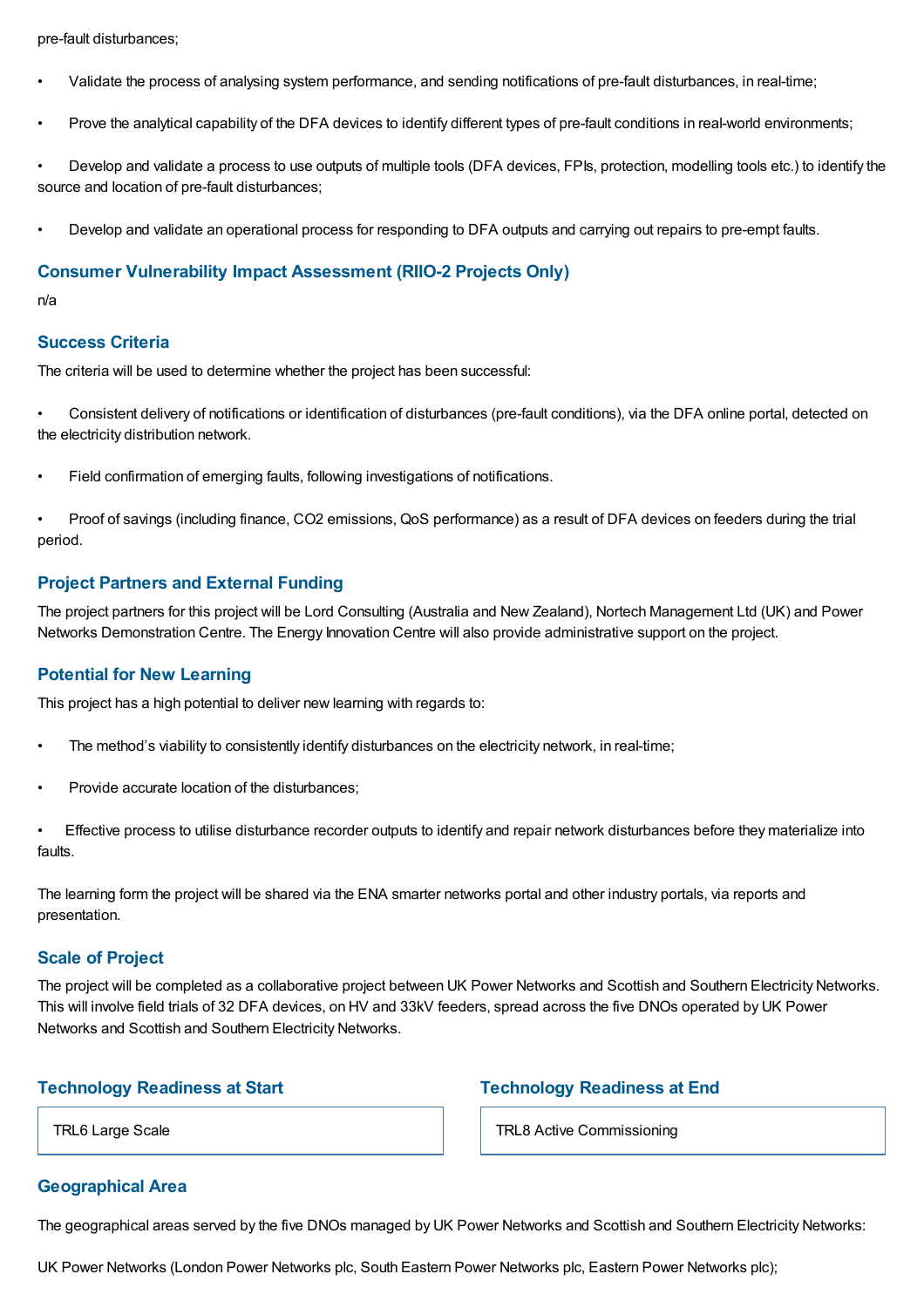### **Revenue Allowed for the RIIO Settlement**

No revenue has been allowed for this project in the RIIO-ED1 settlement.

### **Indicative Total NIA Project Expenditure**

Overall: £1,915,101 UKPN: £871,744 SSEN: £793,357 SPEN: £250,000 January 2022 Update:The overall project value is being increased by £100,790, to cover additional project costs in SSEN. The change in overall project budget and the proposed costs per DNO group, is summarised in table 1. DNO Previous project value Proposed project value Comments UKPN £871,744 £871,744 Unchanged SSEN £692,567 £793,357 Increased by £100,790 SPEN £250,000 £250,000 Unchanged Total £1,814,311 £1,915,101 Increased by £100,790 Table 1. Change in overall project budget The previous project value shown in the table 1 are the agreed contributions from the DNO Groups, to the project, following SPEN's withdrawal early in the project. SPEN's contribution of £250,000 was cover their participation in Stage 1 of the project as well as the incremental costs incurred by UKPN and SSEN, following SPENs withdrawal. UKPN's contribution to the project has remained unchanged; all expenditure that would be incurred during the proposed 6 month project extension will be absorbed within the current project budget and contingency.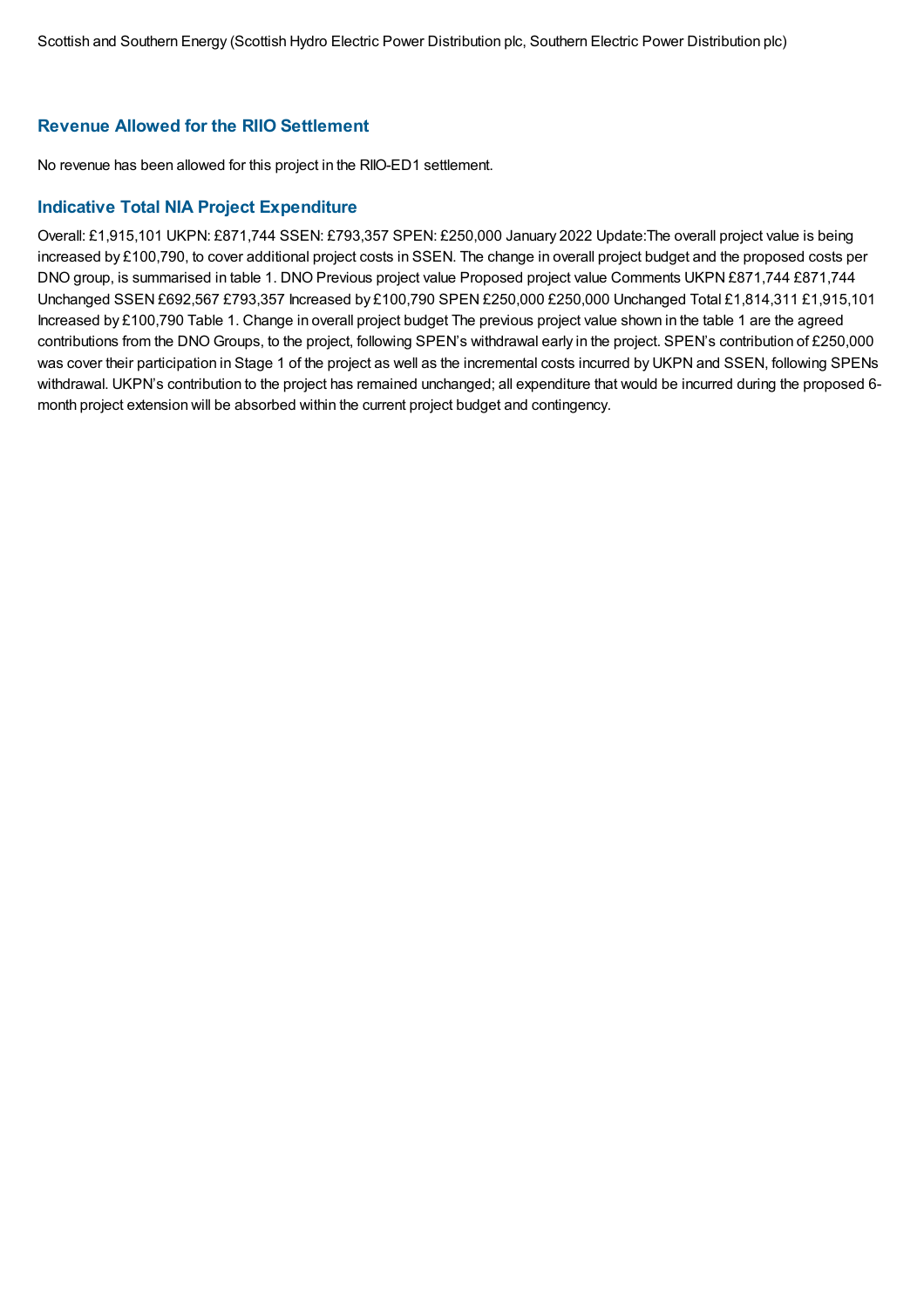## **Project EligibilityAssessment Part 1**

There are slightly differing requirements for RIIO-1 and RIIO-2 NIA projects. This is noted in each case, with the requirement numbers listed for both where they differ (shown as RIIO-2 / RIIO-1).

### **Requirement 1**

Facilitate the energy system transition and/or benefit consumers in vulnerable situations (Please complete sections 3.1.1 and 3.1.2 for RIIO-2 projects only)

Please answer **at least one** of the following:

#### **How the Project has the potential to facilitate the energy system transition:**

n/a

### **How the Project has potential to benefit consumer in vulnerable situations:**

n/a

#### **Requirement 2 / 2b**

Has the potential to deliver net benefits to consumers

Project must have the potential to deliver a Solution that delivers a net benefit to consumers of the Gas Transporter and/or Electricity Transmission or Electricity Distribution licensee, as the context requires. This could include delivering a Solution at a lower cost than the most efficient Method currently in use on the GB Gas Transportation System, the Gas Transporter's and/or Electricity Transmission or Electricity Distribution licensee's network, or wider benefits, such as social or environmental.

### **Please provide an estimate of the saving if the Problem is solved (RIIO-1 projects only)**

Gross Annual savings following deployment of 60 DFA devices across UKPN and SSEN (i.e. 30 per DNO) is £853,500. This assumes that we are able to pre-empt 8 faults per year (by carrying out proactive repairs) with the proposed solution. It also assumes that proactive repairs are at least 40% cheaper than reactive fault repairs. The savings also exclude the cost of rolling out the devices (capital cost of the devices) ,

includes £1,344,000 of operational savings (based on an assumed 40% reduction in fault repair costs) and includes £490,500 of recurring costs for the solution.

### **Please provide a calculation of the expected benefits the Solution**

A CBA has been used to confirm expected return from this project if successful. There will be a net benefit of £1,625,015 during RIIO-ED1.

This is at project scale (32 DFA devices across UKPN and SSEN) and includes: testing of the solution, operational trials to develop processes and recurring costs for maintaining the solution until the end of RIIO-ED1. A breakdown of the costs and savings is given below:

Base Cost: £5,067,870.39 Method cost: £4,446,573.53 Benefits/Savings: £1,003,718.10 NPV: Base Cost - (Method Cost - Benefits): £1,625,014.96

The following assumptions were used to calculate the benefits:

The solution will pre-empt 8 faults, 0.0226 CV100cc and 0.0171 CML on each feeder per year, by enabling the DNOs to carry out proactive repairs.

- · Proactive repairs are at least 40% cheaper than reactive fault repairs.
- The three DNOs are able to claim QoS benefits from outperformance of OFGEM CI and CML targets.

### **Please provide an estimate of how replicable the Method is across GB**

The approach, using DFA to pre-empt faults, will be applicable to other DNOs due to the similarity in their distribution network design and typical network configurations. The solution will be best suited to worst performing feeders, and will deliver operational benefits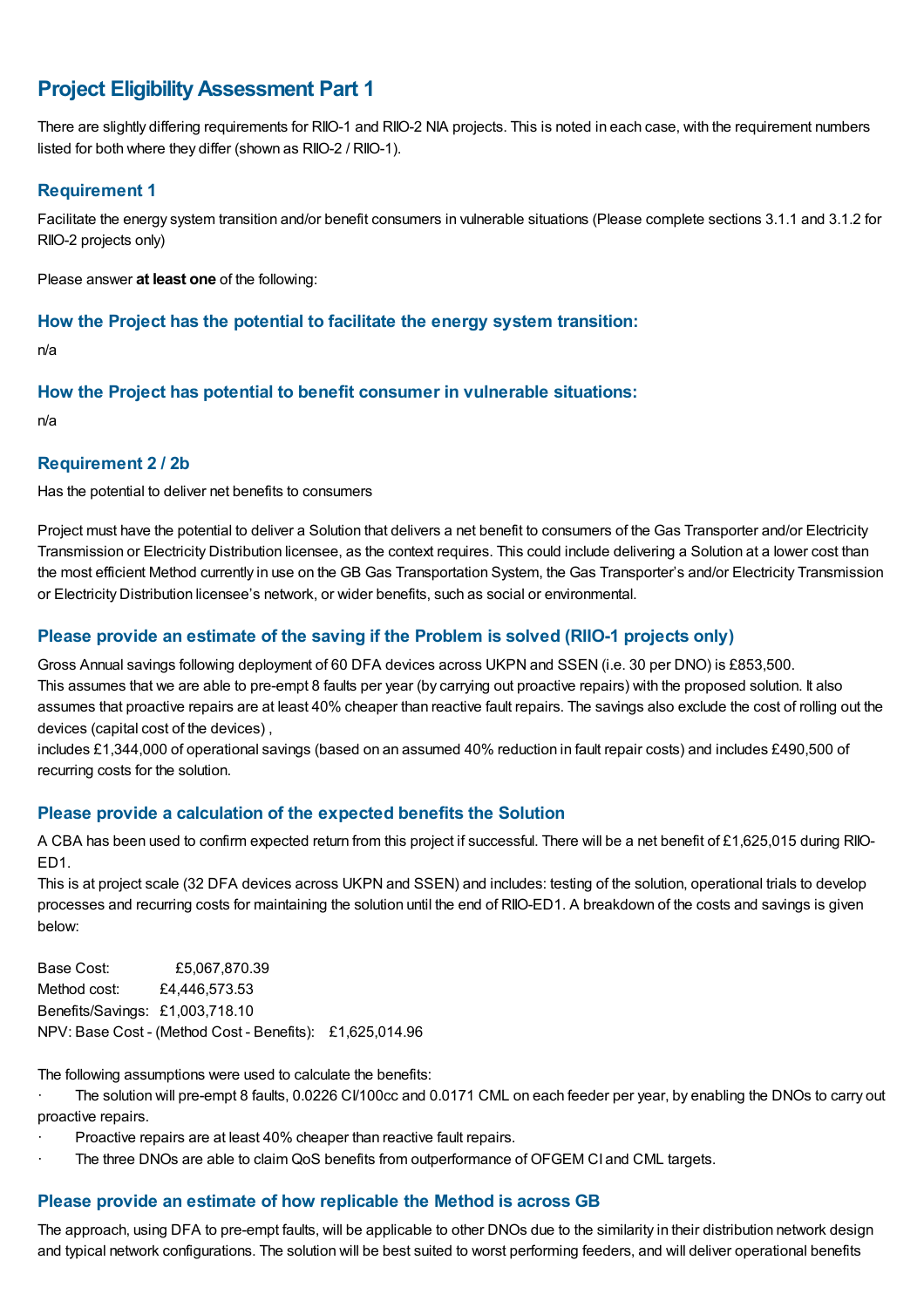where there are four or more faults per year.

DNOs will need to install the DFA devices and implement the solution based on the learning from the project. The DFA devices are relatively easy to install and can utilise existing VTs and protection CTs at Primary substations.

### **Please provide an outline of the costs of rolling out the Method across GB.**

The cost of rolling out the Method across GB would depend on the commercial rates agreed with the DFA supplier. However at the project rates (£15,000 per DFA device), the method will cost ~£1.5m plus recurring costs for communications, inspections and maintenance, field investigations to verify network disturbances , assuming it is rolled out across 100 feeders across the UK.

#### **Requirement 3 / 1**

Involve Research, Development or Demonstration

A RIIO-1 NIA Project must have the potential to have a Direct Impact on a Network Licensee's network or the operations of the System Operator and involve the Research, Development, or Demonstration of at least one of the following (please tick which applies):

 $\blacktriangledown$  A specific piece of new (i.e. unproven in GB, or where a method has been trialled outside GB the Network Licensee must justify repeating it as part of a project) equipment (including control and communications system software).

 $\Box$  A specific novel arrangement or application of existing licensee equipment (including control and/or communications systems and/or software)

 $\blacktriangledown$  A specific novel operational practice directly related to the operation of the Network Licensees system

 $\Box$  A specific novel commercial arrangement

RIIO-2 Projects

 $\Box$  A specific piece of new equipment (including monitoring, control and communications systems and software)

 $\Box$  A specific piece of new technology (including analysis and modelling systems or software), in relation to which the Method is unproven

 $\Box$  A new methodology (including the identification of specific new procedures or techniques used to identify, select, process, and analyse information)

 $\Box$  A specific novel arrangement or application of existing gas transportation, electricity transmission or electricity distribution equipment, technology or methodology

 $\Box$  A specific novel operational practice directly related to the operation of the GB Gas Transportation System, electricity transmission or electricity distribution

 $\Box$  A specific novel commercial arrangement

### **Specific Requirements 4 / 2a**

### **Please explain how the learning that will be generated could be used by the relevant Network Licensees** n/a

### **Or, please describe what specific challenge identified in the Network Licensee's innovation strategy that is being addressed by the project (RIIO-1 only)**

This project addresses a number of areas identified in some UK DNO's innovation strategies including:

1. Increase efficiencies: By validating and applying this approach to pre-empt faults, UK DNOs will reduce the number of HV and 33kV faults that occur and the overall fault repair costs.

2. Improve quality of supply: By identifying pre-fault conditions and carrying out repairs before they materialize, DNOs will be able to reduce Customer Interruptions (CIs) and Customer Minutes Lost (CMLs) incurred each year.

3. Continuous improvement: This project will trial a novel application of existing technologies and will provide a platform for continuous improvement in distribution network management.

 $⊓$  Has the Potential to Develop Learning That Can be Applied by all Relevant Network Licensees

### **Is the default IPR position being applied?**